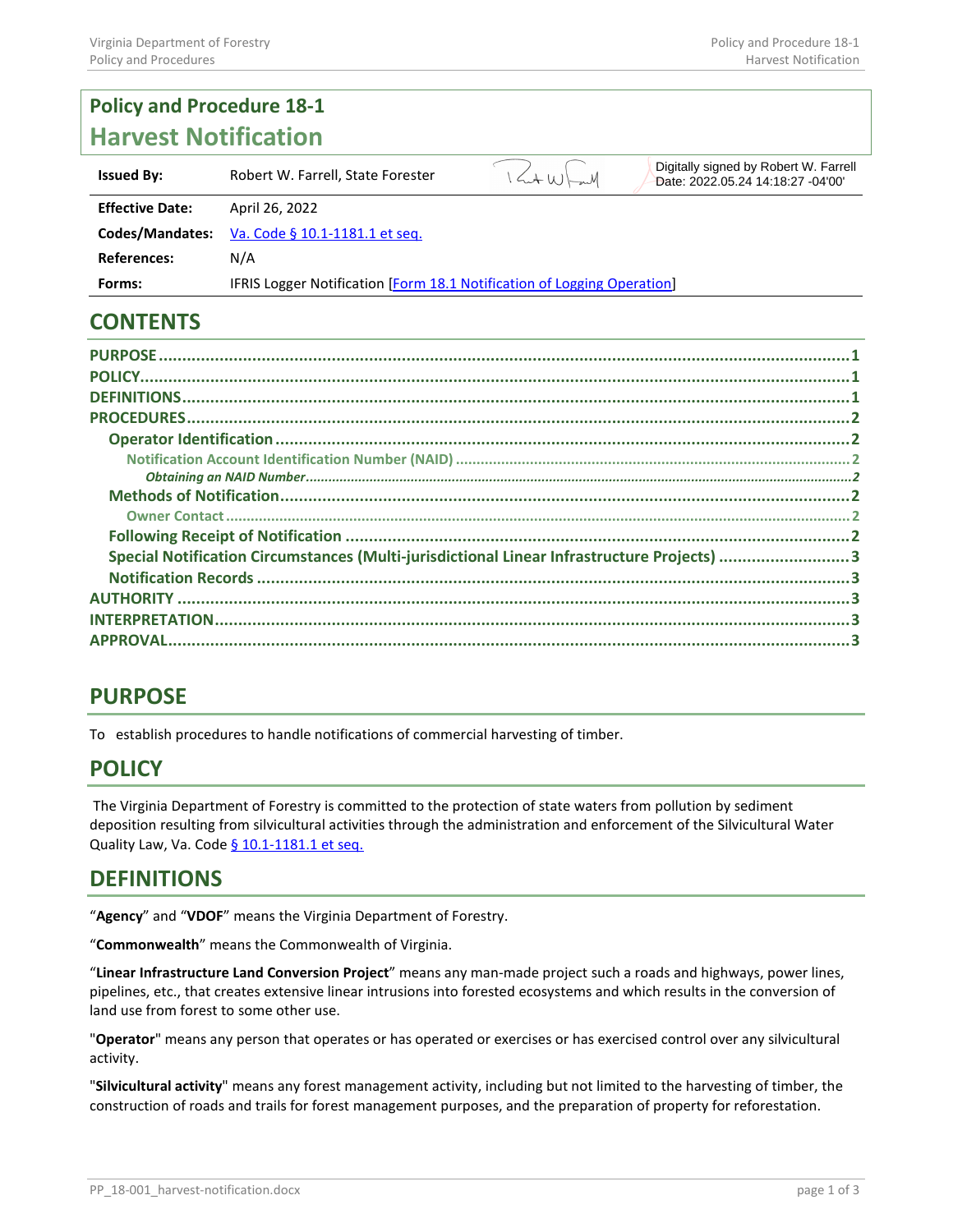# <span id="page-1-0"></span>**PROCEDURES**

## <span id="page-1-1"></span>**Operator Identification**

#### <span id="page-1-2"></span>**Notification Account Identification Number (NAID)**

Each logger in Virginia who is logging commercially and is required to notify must register with VDOF for an account number (NAID) that will be a unique identifier for that company. Loggers will use this number to identify their business when notifying VDOF of a logging operation. The intent is to create a database of loggers in Virginia complete with business information, such as address and phone numbers. The use of the NAID for notification purposes will simplify the process for loggers and VDOF staff. Loggers will not be able to notify until they use the correct channels with VDOF to obtain an NAID. Confirmation numbers must not be issued to loggers who do not provide a valid and unique NAID for their company.

#### <span id="page-1-3"></span>*Obtaining an NAID Number*

A logger may obtain an NAID number through:

- ♦ VDOF Website
- ♦ Regional water quality staff
- ♦ Headquarters Office (434) 220-9024

# <span id="page-1-4"></span>**Methods of Notification**

§10.1-1181.2(H) requires operators to notify VDOF prior to completion but no later than three working days after the commencement of a commercial timber harvesting operation.

It is the sole responsibility of the operator to ensure that VDOF is notified. VDOF will take either written or verbal notification of harvesting as required by law. Operator may notify VDOF via one of the following methods:

- ♦ Website (preferred) a confirmation number will be provided
- ♦ 1-800-939-LOGS (5647) (preferred) a confirmation number will be provided
- ♦ FAX
- ♦ Phone calls to any office
- ♦ In-Person

This notification must originate from the operator as defined by the Code of Virginia and must specify the location and the actual or anticipated date of activity for the operator to receive credit for the notification.

All notifications will be passed on to the area offices to follow up with a harvest inspection.

#### <span id="page-1-5"></span>**Owner Contact**

The operator is required to provide VDOF with accurate and current contact information (mailing address) for an owner of the property on which the operation will be or is already taking place, or his agent (consultant), or an owner of the timber that is being harvested (procurement forester). This information will be provided to the VDOF as part of the normal notification process as outlined above.

- ♦ A notification confirmation number will not be issued without an owner's contact information and failure to provide accurate and current information for at least one owner will lead to a failure to notify violation.
- ♦ VDOF inspectors may enter a tract to investigate a suspected failure to notify violation without first having to send notification letters to anyone.

# <span id="page-1-6"></span>**Following Receipt of Notification**

Area field staff will proceed with a harvest inspection {See VDOF Policy and Procedure 18-2 Harvest Inspections}.

All inspections will be conducted within **20 calendar days** of anticipated start date received during notification.